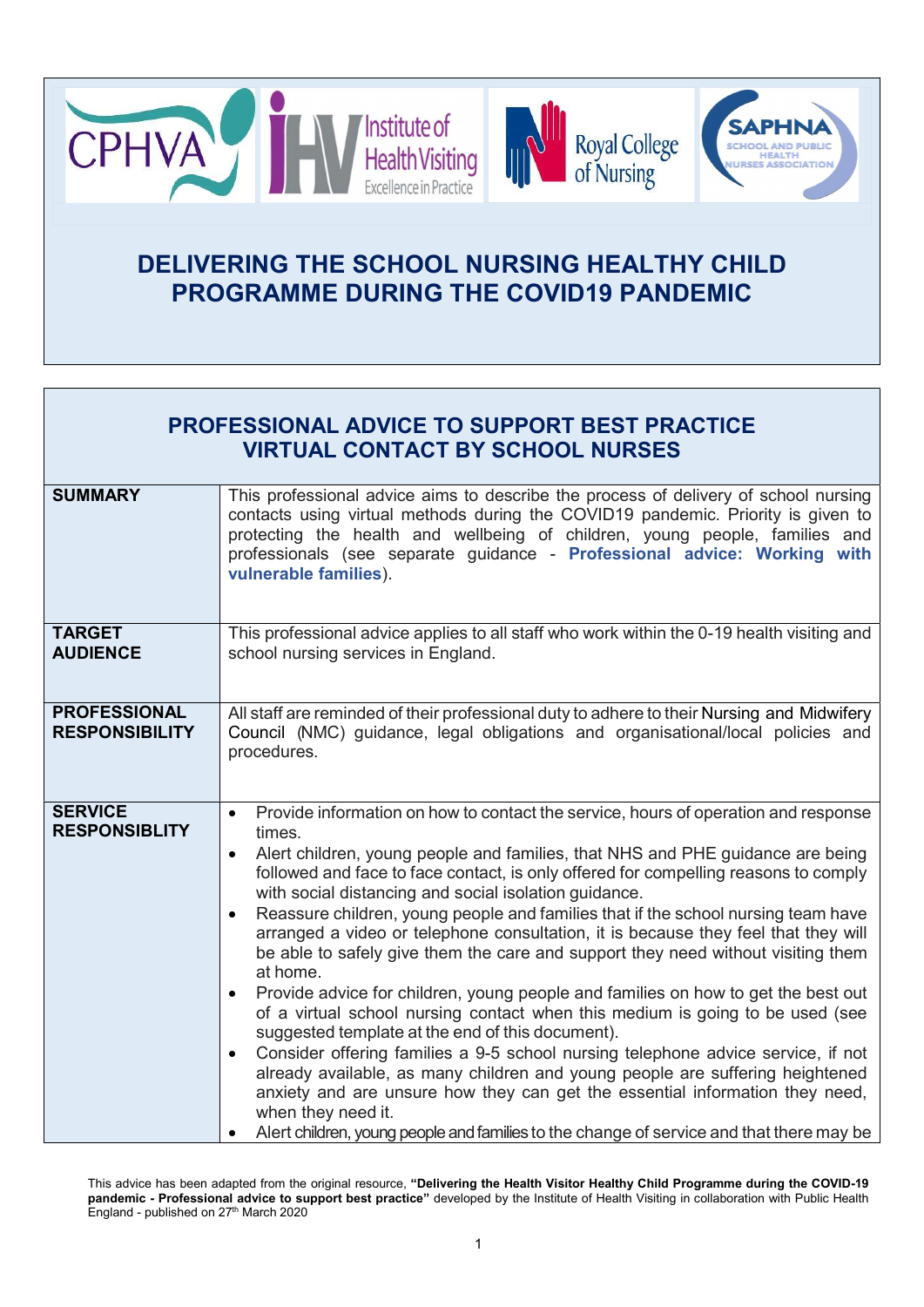|                                                                             | a delay in responding to routine enquiries due to the increase of demand                                                                                                                                                                                                                                                                                                                                                                                                                                                                                                                                                                                                                                                                                                                                                                                       |
|-----------------------------------------------------------------------------|----------------------------------------------------------------------------------------------------------------------------------------------------------------------------------------------------------------------------------------------------------------------------------------------------------------------------------------------------------------------------------------------------------------------------------------------------------------------------------------------------------------------------------------------------------------------------------------------------------------------------------------------------------------------------------------------------------------------------------------------------------------------------------------------------------------------------------------------------------------|
|                                                                             |                                                                                                                                                                                                                                                                                                                                                                                                                                                                                                                                                                                                                                                                                                                                                                                                                                                                |
|                                                                             |                                                                                                                                                                                                                                                                                                                                                                                                                                                                                                                                                                                                                                                                                                                                                                                                                                                                |
| <b>CONTEXT</b>                                                              | All advice at this time needs to follow current COVID19 guidance which is continually<br>updated.                                                                                                                                                                                                                                                                                                                                                                                                                                                                                                                                                                                                                                                                                                                                                              |
|                                                                             | NHS England: https://www.england.nhs.uk/coronavirus<br>Government website: https://www.gov.uk/coronavirus                                                                                                                                                                                                                                                                                                                                                                                                                                                                                                                                                                                                                                                                                                                                                      |
| <b>PUBLICATION</b>                                                          | May 2020:                                                                                                                                                                                                                                                                                                                                                                                                                                                                                                                                                                                                                                                                                                                                                                                                                                                      |
| <b>DATE AND</b><br><b>AUTHOR</b>                                            | This resource was developed by CPHVA, RCN, SAPHNA, iHV in collaboration with<br>Public Health England.                                                                                                                                                                                                                                                                                                                                                                                                                                                                                                                                                                                                                                                                                                                                                         |
| <b>Review date</b>                                                          | Post May 2021                                                                                                                                                                                                                                                                                                                                                                                                                                                                                                                                                                                                                                                                                                                                                                                                                                                  |
|                                                                             | NOTE: Due to the rapidly changing national COVID19 response – the advice in<br>this resource may change. Please keep checking the latest government and NHS<br>advice.                                                                                                                                                                                                                                                                                                                                                                                                                                                                                                                                                                                                                                                                                         |
|                                                                             | Note: No conflict of interest was declared during the development of this document.<br>Feedback welcomed.                                                                                                                                                                                                                                                                                                                                                                                                                                                                                                                                                                                                                                                                                                                                                      |
| <b>Hierarchy of</b><br>measures for safer<br>working practice               | Preventing the spread of coronavirus involves dealing with direct transmission (for<br>instance, when in close contact with those sneezing and coughing) and indirect<br>transmission (for instance, touching contaminated surfaces). A range of approaches<br>and actions should be employed to do this. These can be seen as a hierarchy of<br>controls that, when implemented, will create an inherently safer system in which the<br>risk of transmission of infection is reduced. These include:<br>Minimising contact with individuals who are unwell<br>$\bullet$<br>Cleaning hands often<br>$\bullet$<br>Respiratory hygiene (catch it, bin it, kill it)<br>$\bullet$<br>Cleaning surfaces that are touched frequently including equipment for<br>example tablets<br>Minimising contact and mixing<br>Personal protective equipment (PPE)<br>$\bullet$ |
| <b>Children and</b><br><b>Young People:</b><br>Covid19 and<br>vulnerability | The action taken across groups of vulnerable children will be different during incident<br>management, planning and recovery. Across all categories there is a need to<br>consider the mental health and wellbeing of all children, young people and their<br>families. These categories of vulnerability will inform planning at different stages of<br>the pandemic and will inform future work to ensure that action taken is appropriate.<br>Children and young people who may be at higher risk due to clinical<br>$\bullet$                                                                                                                                                                                                                                                                                                                              |
|                                                                             | reasons<br>Higher risk with formal / legal processes in place<br>٠<br>Higher risk due to wider determinants of health and other factors leading<br>to poor outcomes.                                                                                                                                                                                                                                                                                                                                                                                                                                                                                                                                                                                                                                                                                           |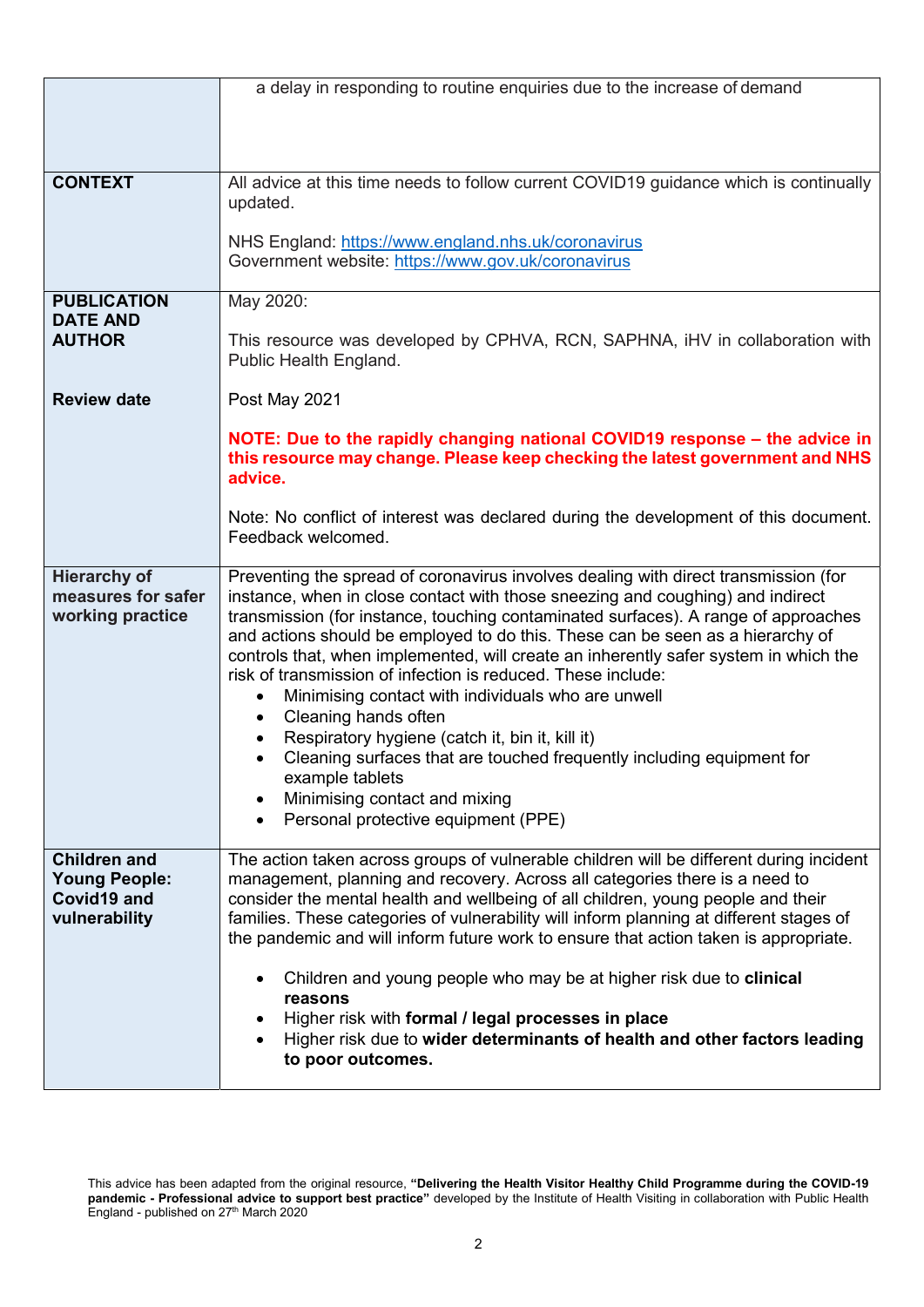|                                                                                   | <b>KEY PRINCIPLES TO SUPPORT PRACTICE</b><br><b>PROFESSIONAL ADVICE AND RESOURCES TO SUPPORT PRACTICE</b><br>For all contact with families it is important to consider the following key principles                                                                                                                                                                                                                                                                                                                                                                                                                                                                                            |
|-----------------------------------------------------------------------------------|------------------------------------------------------------------------------------------------------------------------------------------------------------------------------------------------------------------------------------------------------------------------------------------------------------------------------------------------------------------------------------------------------------------------------------------------------------------------------------------------------------------------------------------------------------------------------------------------------------------------------------------------------------------------------------------------|
| <b>PARENTAL AND</b><br><b>YOUNG PERSON</b><br><b>CHOICE AND</b><br><b>CONSENT</b> | Parental and young person choice and consent to the school nursing service offer is an<br>important consideration when opportunity for contact is limited. The presumption<br>should be that contacts will be virtual - using video-enabled or text technology or,<br>failing that, telephone contacts. There will need to be an individual assessment of<br>compelling need for face to face contacts and NHS guidance should be followed for<br>PPE: https://www.gov.uk/government/publications/wuhan-novel-coronavirus-infection-<br>prevention-and-control                                                                                                                                 |
|                                                                                   | <b>GDPR and Consent</b><br>As a result of the Corona virus where face to face sessions are no longer possible, it may<br>not be possible to obtain written consent to treatment; However, we must ensure consent is<br>obtained and that the service user understands the information being given. We need to<br>ensure that the service user;<br>Understands how their data will be stored and shared<br>Gives verbal consent for us to store and share their data<br>Wants written information sending to them (e-mail / post) regarding how we store<br>$\bullet$<br>and share data<br>Once verbal consent has been obtained it should be documented in the case notes<br>in the normal way |
|                                                                                   | Respecting the choice whether to engage in virtual contacts is important during times<br>of crisis, everyone's anxiety levels will be increased. Equally important is the need to<br>safeguard the whole family and intervene as required if a risk is identified as per local<br>guidance. Specific consideration should be given to ensure continued contact is made<br>with vulnerable children, young people and families.                                                                                                                                                                                                                                                                 |
|                                                                                   | Use an asset-based approach starting with the individual's needs, which should be<br>balanced with any overriding safeguarding priorities where these apply. What are their<br>priorities? What would they like from the contact - their goals and concerns?                                                                                                                                                                                                                                                                                                                                                                                                                                   |
|                                                                                   | The aim is to gain a clear understanding of the child, young person and/or family<br>situation, assets and capabilities as well as their problems and difficulties within the<br>wider personal, family and social context. Support should be provided according to the<br>level of need and using non-face to face methods where possible.                                                                                                                                                                                                                                                                                                                                                    |
| <b>SAFEGUARDING</b>                                                               | All staff have a professional duty to safeguard those they work with. It is important to<br>consider that due to isolation, mixed messages, negative social media interactions,<br>domestic violence and abuse, mental illness, parental drug and alcohol misuse, bullying,<br>caring responsibilities increasing and/or becoming unmanageable, hunger, along with<br>all safeguarding issues and concerns, may escalate.                                                                                                                                                                                                                                                                      |
|                                                                                   | Tips on virtual visiting-when having telephone or using video enabled conversations<br>with children and young people, remember:<br>Check preferred contact number or email address if sending a web link<br>Identify telephone number as backup in case there are connectivity issues<br>٠<br>They might be on speaker phone<br>٠<br>Staff to introduce anyone off camera and ask the child/young person to do the<br>same.                                                                                                                                                                                                                                                                   |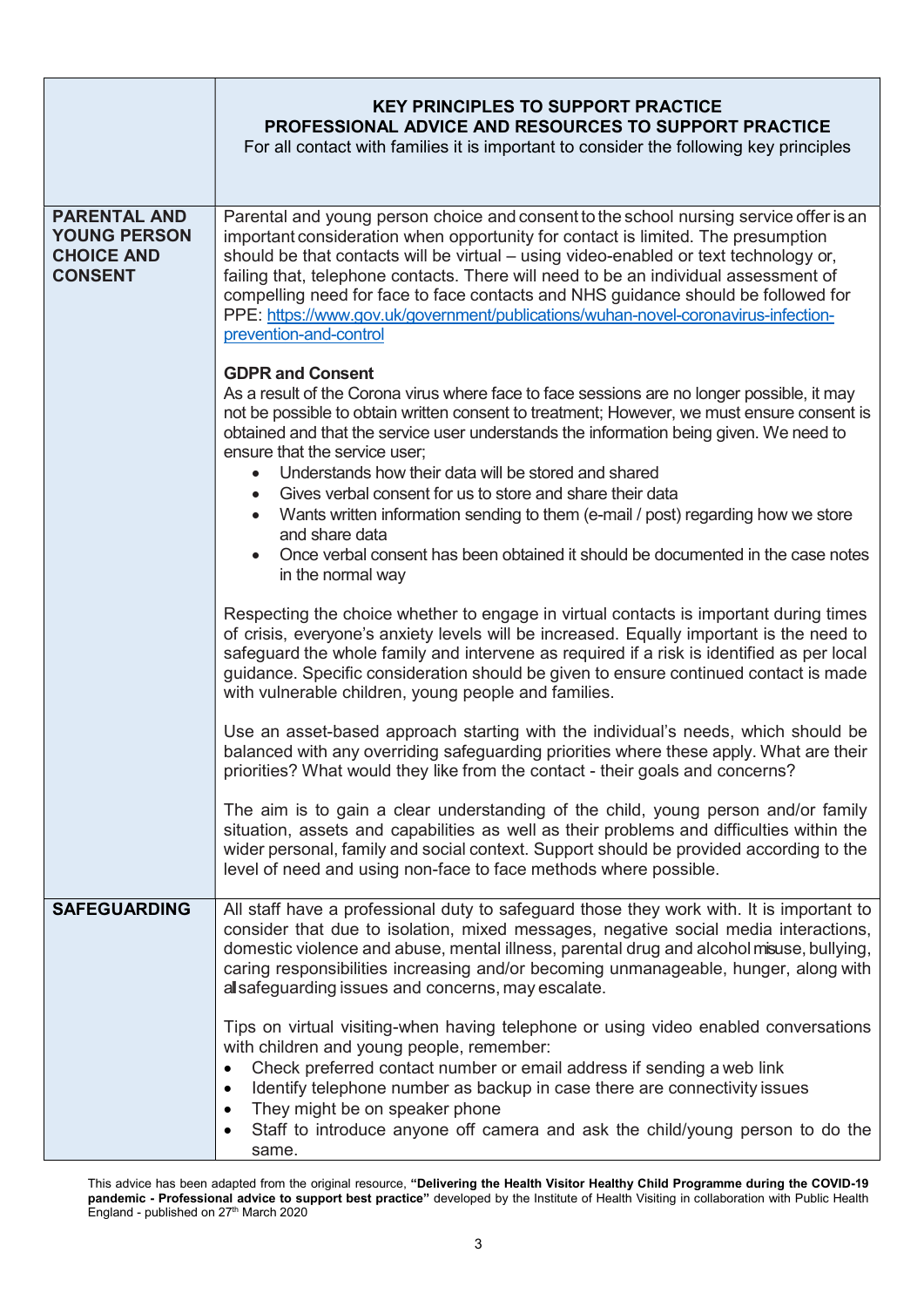|                                                              | <b>KEY PRINCIPLES TO SUPPORT PRACTICE</b><br>PROFESSIONAL ADVICE AND RESOURCES TO SUPPORT PRACTICE<br>For all contact with families it is important to consider the following key principles                                                                                                                                                                                                                                                                                                                                                                                                                                                                                                                                                                                                                                                                                                                                                                                                                                                                                                                                                                                                                                                                                    |
|--------------------------------------------------------------|---------------------------------------------------------------------------------------------------------------------------------------------------------------------------------------------------------------------------------------------------------------------------------------------------------------------------------------------------------------------------------------------------------------------------------------------------------------------------------------------------------------------------------------------------------------------------------------------------------------------------------------------------------------------------------------------------------------------------------------------------------------------------------------------------------------------------------------------------------------------------------------------------------------------------------------------------------------------------------------------------------------------------------------------------------------------------------------------------------------------------------------------------------------------------------------------------------------------------------------------------------------------------------|
|                                                              | It is worth establishing these points at the start of the call and adjusting your<br>$\bullet$<br>practice accordingly.<br>In some circumstances, routine enquiries might not be appropriate, think of other<br>ways to ask questions to explore safety:<br>How are they coping?<br>$\bullet$<br>How are things at home?<br>$\bullet$<br>How are their family, parents or carers?<br>Is there anything they are worried about?<br>How are their grandparents and extended family? Are they worried about them?<br>$\bullet$<br>How are their siblings coping?<br>$\bullet$<br>Explore what support networks they have in place, do they have access to food, are<br>they caring for someone etc.?<br>Explore if they have identified someone as a safe person to talk to about any<br>concerns<br>Explore if they have a plan in place (for example young carers) for in time of need<br>Provide a means for them to contact you after the contact/visit if they think of things<br>that they need to discuss with you (this is particularly important to support disclosure<br>of abuse).<br>If concerns are raised, follow your local safeguarding policies and the Government<br>advice available here: https://www.gov.uk/government/publications/covid-19-safeguarding-in- |
|                                                              | schools-colleges-and-other-providers (see separate guidance - Professional advice:<br><b>Working with vulnerable families).</b>                                                                                                                                                                                                                                                                                                                                                                                                                                                                                                                                                                                                                                                                                                                                                                                                                                                                                                                                                                                                                                                                                                                                                 |
| <b>MENTAL HEALTH</b><br><b>AND WELLBEING</b>                 | COVID19 is creating rising levels of isolation, stress, worry and anxiety. As such, there<br>is the likelihood of increased mental health problems, such as anxiety conditions and<br>depression and mental illness. Mental health and wellbeing should be considered at<br>every contact as directed by NICE guidance. Consider the whole family and signpost<br>to guidance on support:<br>Mental Health Foundation: https://www.mentalhealth.org.uk/<br>Royal College of Psychiatrists: https://www.rcpsych.ac.uk/<br>https://youngminds.org.uk/blog/talking-to-your-child-about-coronavirus<br>Anna Freud National centre for Children and Families: https://www.onmymind.info<br>Public Health England: https://www.nhs.uk/change4life<br>Public Health England, Rise Above: https://riseabove.org.uk                                                                                                                                                                                                                                                                                                                                                                                                                                                                      |
| <b>PRACTITIONER</b><br><b>HEALTH AND</b><br><b>WELLBEING</b> | As Specialist Community Public Health Nurses, we are all focused on the care, health<br>and wellbeing of the children, young people and families that we are working with and<br>may forget ourselves. The wellbeing of practitioners is essential to enable provision<br>of safe and effective care. The following links provide useful resources to support you.<br>Look after yourself and follow the Government's COVID19 guidance on social<br>distancing and self-isolation as needed and employ strategies which help you manage<br>your own mental health and wellbeing during this time.<br>PHE One You: www.nhs.uk/oneyou                                                                                                                                                                                                                                                                                                                                                                                                                                                                                                                                                                                                                                             |
|                                                              | PHE Health Matters - Health and Work: www.nhs.uk/oneyou/every-mind-matters                                                                                                                                                                                                                                                                                                                                                                                                                                                                                                                                                                                                                                                                                                                                                                                                                                                                                                                                                                                                                                                                                                                                                                                                      |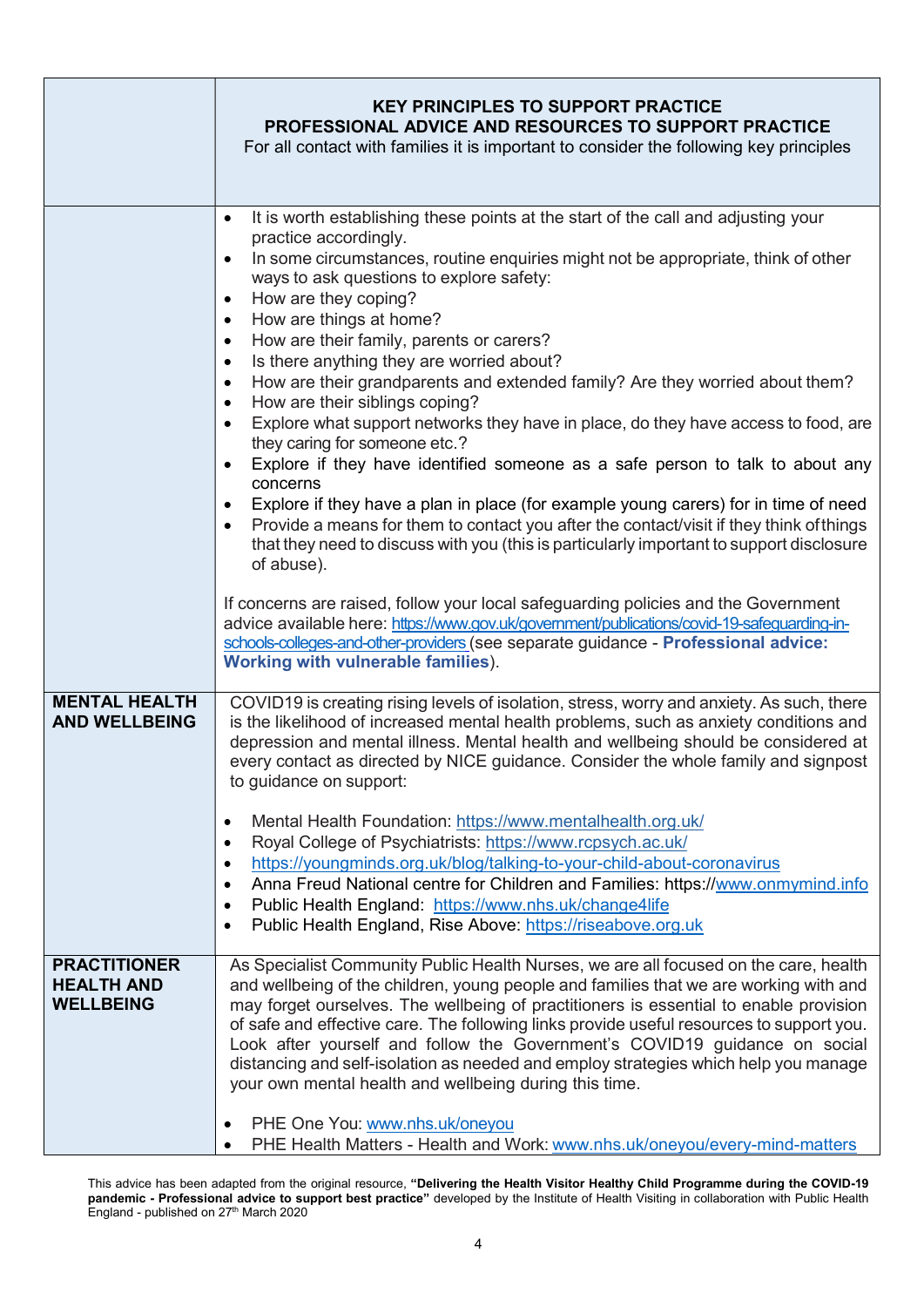|                                                                                                                              | <b>KEY PRINCIPLES TO SUPPORT PRACTICE</b><br><b>PROFESSIONAL ADVICE AND RESOURCES TO SUPPORT PRACTICE</b><br>For all contact with families it is important to consider the following key principles                                                                                                                                                                                                                                                                                                                                                                                    |
|------------------------------------------------------------------------------------------------------------------------------|----------------------------------------------------------------------------------------------------------------------------------------------------------------------------------------------------------------------------------------------------------------------------------------------------------------------------------------------------------------------------------------------------------------------------------------------------------------------------------------------------------------------------------------------------------------------------------------|
|                                                                                                                              |                                                                                                                                                                                                                                                                                                                                                                                                                                                                                                                                                                                        |
| <b>PRIORITISATION</b>                                                                                                        | Carry out a risk stratification to identify children and young people that have a<br>compelling reason for a home visit and those that also require prioritisation for virtual<br>consultations in accordance with the latest guidance "COVID19 prioritisation within<br>community health services": https://bit.ly/2UIRz5z                                                                                                                                                                                                                                                            |
|                                                                                                                              | Prioritisation will require clinical input to ensure that the needs of vulnerable children<br>and young people, safeguarding and those with caring responsibilities or mental<br>health needs are not overlooked. Decisions should include consultation with other<br>agencies working with family members where necessary, your manager/ supervisor<br>and the COVID19 lead in your area (see separate guidance - Professional advice:<br>Working with vulnerable families).                                                                                                          |
| <b>RECORD</b><br><b>KEEPING</b>                                                                                              | NHS and local policies on record keeping should be followed. If you are working from<br>home, ensure that you have been supplied with the correct equipment from your<br>employer, including VPN to safely access online records. Also ensure you have "read<br>and write" access to records.                                                                                                                                                                                                                                                                                          |
| <b>RESOURCES</b>                                                                                                             | NHS Scotland has developed the 'Attend Anywhere' platform for parent/carer<br>videoconferencing (needs Google Chrome). See Attend Anywhere guidance for video-<br>conferencing: https://bit.ly/2WNqM3E                                                                                                                                                                                                                                                                                                                                                                                 |
|                                                                                                                              | NHSE&I are urgently rolling out Attend Anywhere across England<br>Some GPs are using accurRx which is currently available free of charge:<br>https://bit.ly/2UBeXel                                                                                                                                                                                                                                                                                                                                                                                                                    |
|                                                                                                                              | See additional information in the section below.                                                                                                                                                                                                                                                                                                                                                                                                                                                                                                                                       |
| <b>GOVERNANCE</b><br><b>AND ONLINE</b><br><b>SAFETY FOR</b><br><b>CONTACTING</b><br><b>FAMILIES</b><br><b>VIRTUALLY</b>      | The safety and security of web-based and virtual offers need to be properly assessed<br>to ensure it complies with Information Governance rules and regulations. The Attend<br>Anywhere model is a safe and secure option that is recommended by the NHS. See<br>NHS COVID19 Information Governance advice: https://bit.ly/2UySK0m and Royal<br>College of Psychiatrists - Digital COVID19 guidance<br>for<br>Clinicians:<br>https://bit.ly/2WMndL2                                                                                                                                    |
| <b>OTHER</b><br><b>CONSIDERATIONS</b><br><b>FOR VIDEO-</b><br><b>CONFERENCE /</b><br><b>TEXT / VIRTUAL/</b><br><b>VISITS</b> | Physical set up of virtual system access, training, ongoing support/ supervision<br>$\bullet$<br>and resource requirement e.g. Administrative support<br>Feedback questionnaire about the process so improvements can be made where<br>$\bullet$<br>necessary – this may not be a priority, but could be considered<br>Maintain regular access to advice and guidance centrally<br>$\bullet$<br>Prepare information downloads for children and young people<br>$\bullet$<br>Make sure the PC is of sufficient standards to run video-enabled/ text technology<br>$\bullet$<br>software |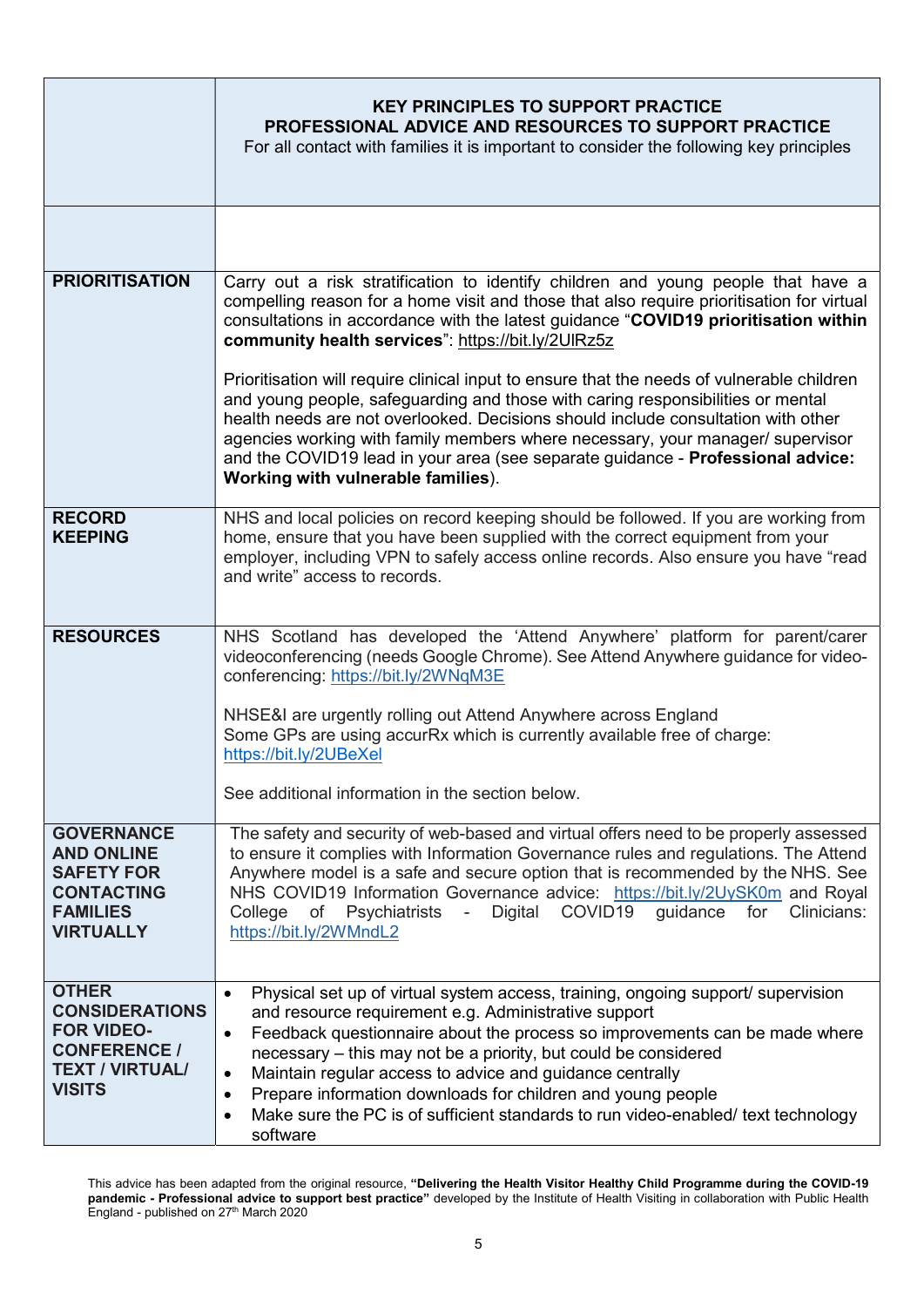|                       | <b>KEY PRINCIPLES TO SUPPORT PRACTICE</b><br><b>PROFESSIONAL ADVICE AND RESOURCES TO SUPPORT PRACTICE</b><br>For all contact with families it is important to consider the following key principles                                                                                                                                                                                                                                                                                                                                                                                                                                                                                                                                                                                                                                                                                                                                                                                                                                                                                                                                                                                                                                                                                                                                                                                                                                                                                                                                                                                                                                                                                                                                                                                                                                                                                                                                                                                                                                                                                                                                                                                                                                         |
|-----------------------|---------------------------------------------------------------------------------------------------------------------------------------------------------------------------------------------------------------------------------------------------------------------------------------------------------------------------------------------------------------------------------------------------------------------------------------------------------------------------------------------------------------------------------------------------------------------------------------------------------------------------------------------------------------------------------------------------------------------------------------------------------------------------------------------------------------------------------------------------------------------------------------------------------------------------------------------------------------------------------------------------------------------------------------------------------------------------------------------------------------------------------------------------------------------------------------------------------------------------------------------------------------------------------------------------------------------------------------------------------------------------------------------------------------------------------------------------------------------------------------------------------------------------------------------------------------------------------------------------------------------------------------------------------------------------------------------------------------------------------------------------------------------------------------------------------------------------------------------------------------------------------------------------------------------------------------------------------------------------------------------------------------------------------------------------------------------------------------------------------------------------------------------------------------------------------------------------------------------------------------------|
|                       | Maintain confidentiality if working outside of your normal working base. Consider<br>$\bullet$<br>what is on view in your home, others overhearing the conversation and the<br>visibility of your own personal information (photos, personal information etc.)<br>Work in accordance with your local lone worker policy guidance to ensure safety -<br>for example "checking-in" at the end of the working day.                                                                                                                                                                                                                                                                                                                                                                                                                                                                                                                                                                                                                                                                                                                                                                                                                                                                                                                                                                                                                                                                                                                                                                                                                                                                                                                                                                                                                                                                                                                                                                                                                                                                                                                                                                                                                             |
| <b>TEXT MESSAGING</b> | Text messaging services may provide an alternative support medium for follow up<br>and advice. For those services that have text messaging services for example<br>ChatHealth, or are considering using, the following advice should be considered:<br>ChatHealth is only available on the N3 network and is accessed via individual staff<br>log ins, this enables key elements to be auditable<br>ChatHealth is accessible remotely so staff users are not restricted to one<br>base,<br>$\bullet$<br>ChatHealth can also be accessed through VPN<br>Staff can cover ChatHealth in a shared way. This means that its use does not<br>create service user dependency on individual practitioners and can accommodate<br>staff sickness and staff turnover, which is likely to be an important consideration<br>during the COVID19 pandemic<br>A minimal number of staff can cover a ChatHealth service in a really safe and<br>efficient manner because of the way it has been developed<br>Record keeping can be easily inputted into an electronic patient record (EPR) or<br>$\bullet$<br>on the completion of each conversation. In ChatHealth a transcript of the<br>conversation is generated, saving record keeping time and ensuring accuracy<br>Service users receive automated replies in hours and out of hours, which can be<br>$\bullet$<br>amended to each service and aid with signposting out of hours<br>Staff can use prewritten, standardised templates to aid efficiency when responding<br>to frequently asked questions, which are then personalised as needed<br>There is a suite of ChatHealth specific documentation including a standard<br>operating procedure, user guides, audit tool, competency framework etc.<br>Technical support is provided by the ChatHealth support team<br>ChatHealth has a number of reporting mechanisms enabling services to capture<br>$\bullet$<br>the nature of their contacts, the number of contacts, peak times, outcomes etc.<br>All current services that have ChatHealth have IG support from the ChatHealth<br>team who have offered further support for COVID19 related queries as needed:<br>E-Mail: Julie.Jones@leics-his.nhs.uk or Caroline.Palmer@leicspart.nhs.uk |

|             | <b>Implementing Virtual Consultations: Local Planning Guide</b><br>(template for local adaptation)                                                                                                                                                  |
|-------------|-----------------------------------------------------------------------------------------------------------------------------------------------------------------------------------------------------------------------------------------------------|
| Decide plan | Establish a Virtual Contacts Project Team<br>Set up team meeting for management, professionals, administrative staff<br>Agree the type of care and support that can be offered safely and effectively<br>by video /text following national guidance |

Г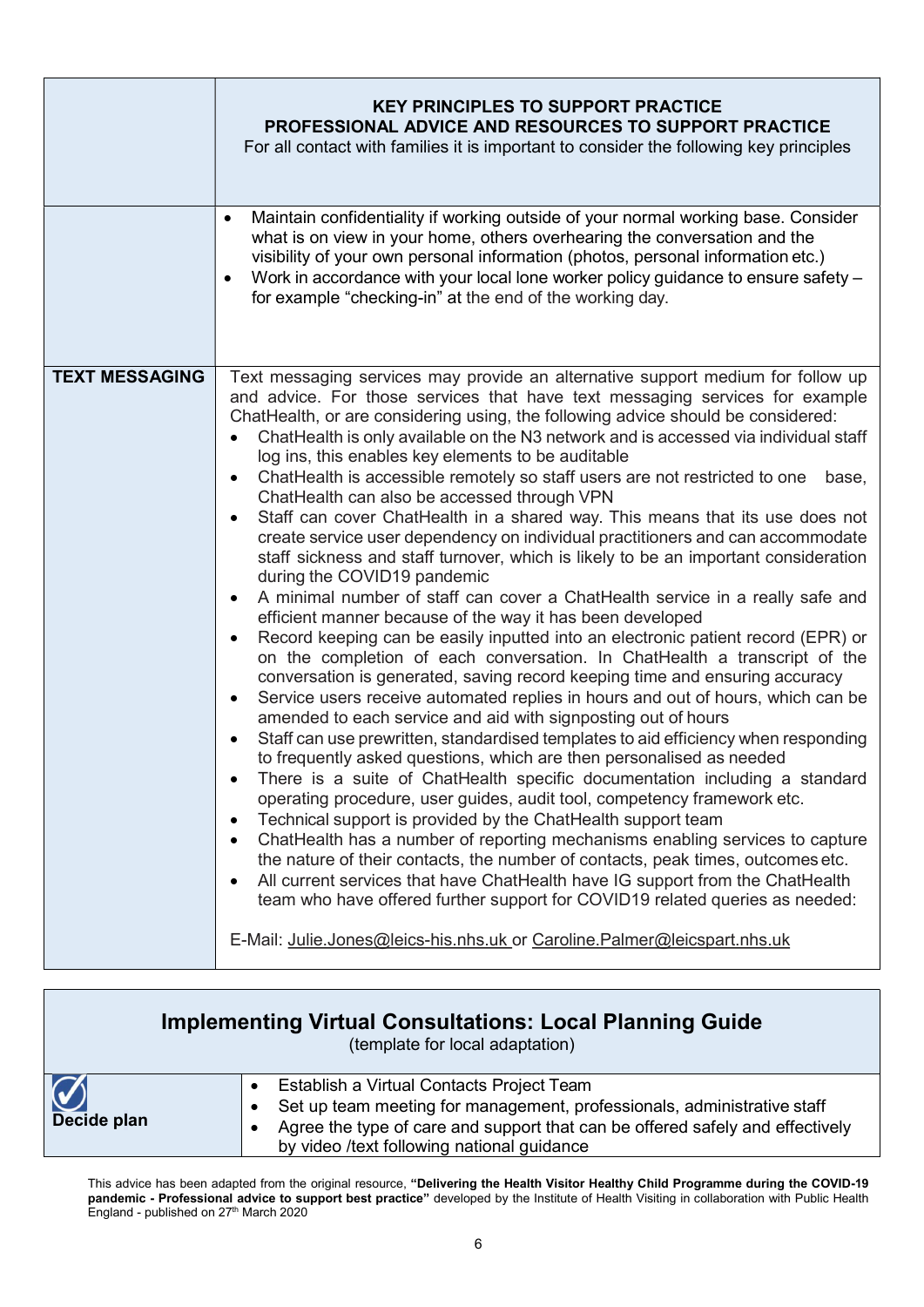| <b>Implementing Virtual Consultations: Local Planning Guide</b><br>(template for local adaptation) |                                                                                                                                                                                                                                                                                                                                                                                                                                                                                                                                                                                                                                                                                                                                                                                                                                                                                                                                                                                                                                                                                                                                                                                                                                                                              |
|----------------------------------------------------------------------------------------------------|------------------------------------------------------------------------------------------------------------------------------------------------------------------------------------------------------------------------------------------------------------------------------------------------------------------------------------------------------------------------------------------------------------------------------------------------------------------------------------------------------------------------------------------------------------------------------------------------------------------------------------------------------------------------------------------------------------------------------------------------------------------------------------------------------------------------------------------------------------------------------------------------------------------------------------------------------------------------------------------------------------------------------------------------------------------------------------------------------------------------------------------------------------------------------------------------------------------------------------------------------------------------------|
|                                                                                                    | Agree the mechanism for risk stratification/ prioritisation of face to face contact<br>where there is a compelling case<br>Prioritisation will require clinical input to ensure that the needs of vulnerable<br>children, young people and families, safeguarding and those who are<br>vulnerable are not overlooked<br>Decisions should include consultation with other agencies working with the<br>child, young person or family, your manager/supervisor and the COVID19<br>lead in your area (see separate guidance - Professional advice: Working<br>with vulnerable families)<br>Agree the hardware and software to be used by staff<br>Ensure staff know about the plans and their concerns are heard<br>Develop links with your organisation's technical support team to set up the<br>technology                                                                                                                                                                                                                                                                                                                                                                                                                                                                   |
| Guidance on<br>appropriate video-<br>conferencing/texting<br>contacts                              | When is a virtual contact appropriate?<br>COVID19 related:<br>School nurse is self-isolating<br>$\bullet$<br>Child, young person, family has COVID19 or self-isolated<br>$\bullet$<br>Parent / carer has COVID19 and is anxious<br>$\bullet$<br>For remote cover for sickness Some schools may be closed and no<br>$\bullet$<br>appropriate safe space available<br>When agreed as preferred contact method by the child, young person or<br>$\bullet$<br>family<br>Non-COVID19related:<br>Universal contacts and prioritised follow ups (as per COVID19 guidance)<br>when agreed as preferred contact method by the child, young person or<br>family<br>When virtual contact is inappropriate:<br>Child or young person is assessed as having <b>a compelling need for</b> a home visit,<br>$\bullet$<br>for example safeguarding concerns, caring responsibilities, mental health and<br>wellbeing that requires face to face assessment, significant concerns for their<br>wellbeing<br>Child or young person has co-morbidities which affects their ability to use<br>$\bullet$<br>videoconferencing /texting technology<br>Child or young person has serious anxieties about technology<br>$\bullet$<br>For some hard-of-hearing children and young people<br>$\bullet$ |
| <b>Set up Technology</b><br>and Communication                                                      | Consider internet connection for staff (preferably, fast broadband)<br>٠<br>Ensure technology is in place for staff (select and install video call software<br>$\bullet$<br>and peripherals such as webcam, microphone)<br>Ensure staff hardware and software are up to date and audio/video working<br>٠<br>If working remotely, ensure home technology meets standard and there is<br>$\bullet$<br>"read/write"<br>Access to the clinical record system                                                                                                                                                                                                                                                                                                                                                                                                                                                                                                                                                                                                                                                                                                                                                                                                                    |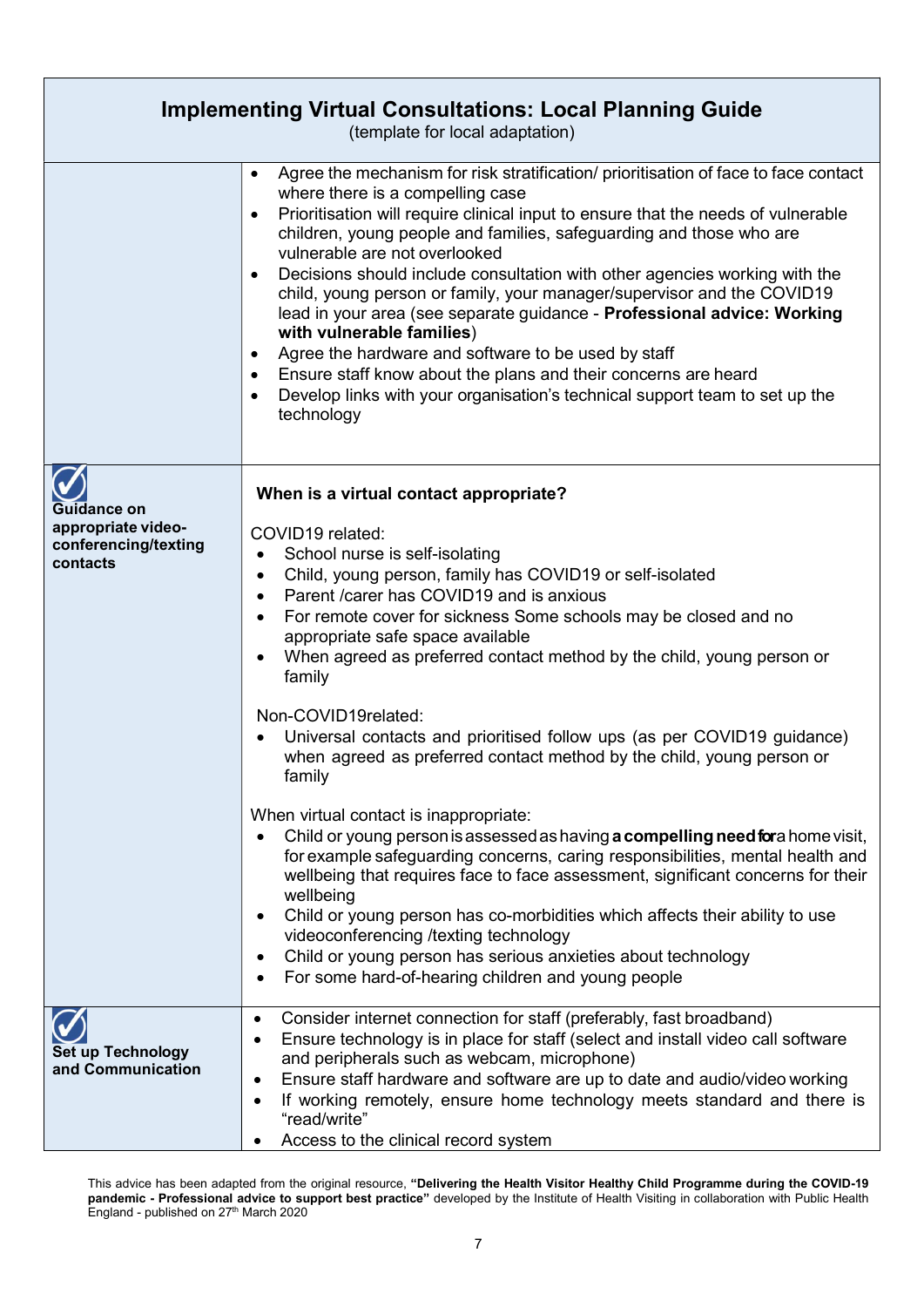| <b>Implementing Virtual Consultations: Local Planning Guide</b><br>(template for local adaptation) |                                                                                                                                                                                                                                                                                                                                                                                                                                                                                                                                                                                                                                                                                                                                                                                                                                                          |
|----------------------------------------------------------------------------------------------------|----------------------------------------------------------------------------------------------------------------------------------------------------------------------------------------------------------------------------------------------------------------------------------------------------------------------------------------------------------------------------------------------------------------------------------------------------------------------------------------------------------------------------------------------------------------------------------------------------------------------------------------------------------------------------------------------------------------------------------------------------------------------------------------------------------------------------------------------------------|
|                                                                                                    | Ensure staff have a space that is private, maintaining client confidentiality<br>$\bullet$<br>Produce information for children and young people on what technology they<br>need for the call if this is required<br>Update Trust/organisation website with information on use of video calls in line<br>with the national plan<br>Consider establishing a messaging service for non-urgent/low risk contacts<br>Offer advice and Guidance/111/ local resources etc. being aware of their<br>$\bullet$<br>changes due to COVID19<br>Issue the local guide for the professionals to use<br>Brief clinical/admin and booking teams about the new process                                                                                                                                                                                                    |
| Set up workflows                                                                                   | Update diary templates to show availability for video /text calls<br>$\bullet$<br>Create a contact code for a video/text contact<br>Put process in place for scheduled and unscheduled consultations<br>Put arrangements in place for face to face contacts, including Personal<br>Protective Equipment: https://bit.ly/2UkOhzs<br>Make contingency plans for what to do if video link fails e.g. professional will<br>contact patient by phone                                                                                                                                                                                                                                                                                                                                                                                                          |
| <b>Training and Pilot</b>                                                                          | All staff have been trained in the new systems and are competent<br>$\bullet$<br>Professionals have all the necessary equipment<br>Technical aspects have been tested by making a test call<br>Staff have tested the process<br>$\bullet$<br>A patient / layperson has tested the process - this is best practice, but may<br>not be practically possible - follow COVID19 social distancing/ isolation<br>guidance<br>Identify source to contact for troubleshooting                                                                                                                                                                                                                                                                                                                                                                                    |
| Go Live                                                                                            | Team review after first session of go live<br>$\bullet$<br>Re-training, or revisit any processes or scripting needed<br>Regular reviews and development of procedures<br>Consider family feedback to improve the process<br>$\bullet$                                                                                                                                                                                                                                                                                                                                                                                                                                                                                                                                                                                                                    |
| <b>Before Contact</b>                                                                              | Confirm that (as far as you can assess in advance) a virtual consultation is<br>clinically appropriate for this child/young person at this time, see guide on page<br>5<br>Consider issuing a pre-call questionnaire/ prompt questions relevant to the<br>reason for the contact for child or young person to complete in advance via<br>online or via email. This may be helpful as a starting place for discussion during<br>the contact<br>Ask the child or young person if they would like their parent/carer to join them<br>during the consultation (within social distancing guidelines) - make a note of<br>who has joined the call in the same way as you would for a home visit<br>Send an email with link to the consultation slot with the online or email<br>questionnaire (check email address is correct first). Use confirmed telephone/ |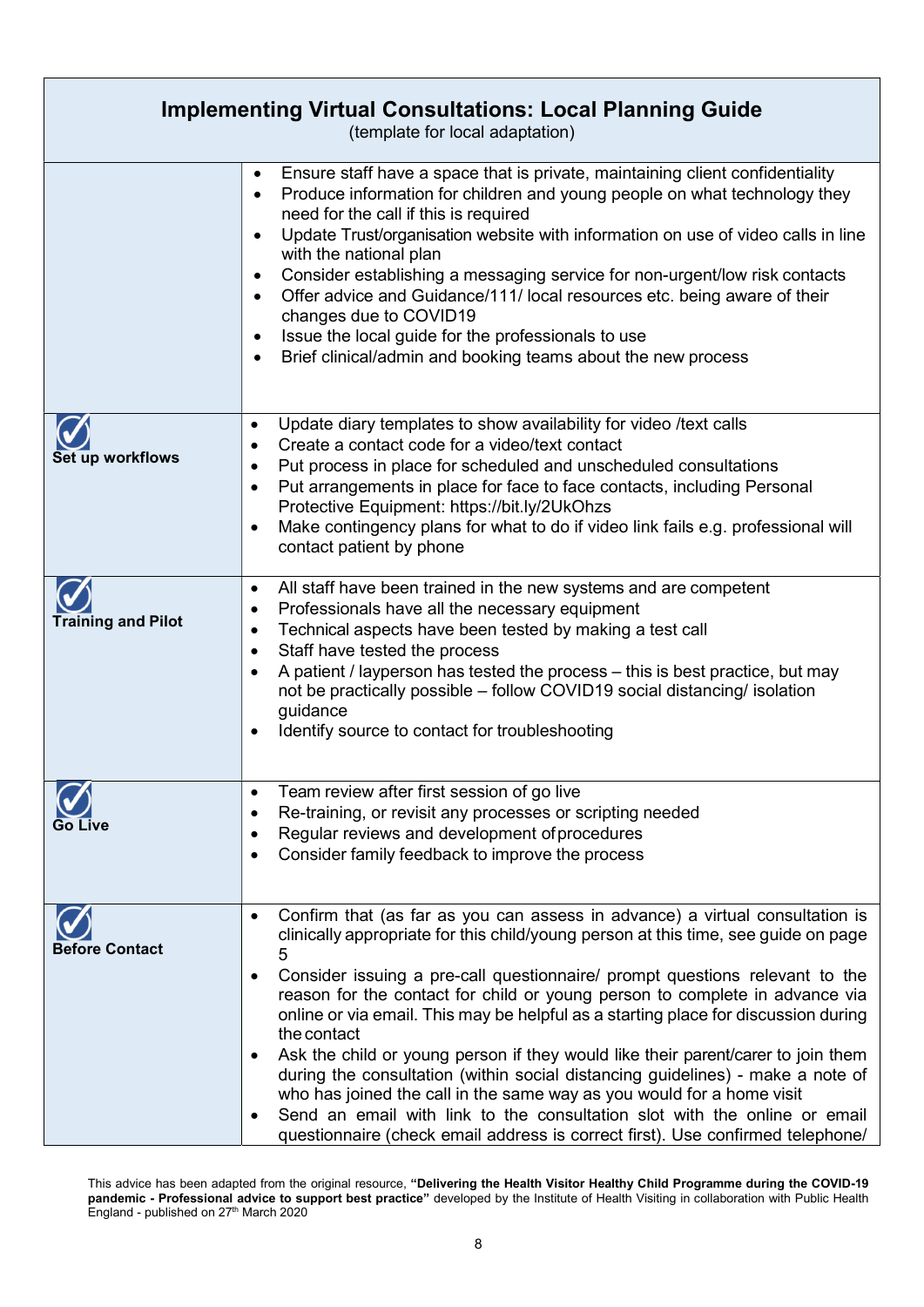| <b>Implementing Virtual Consultations: Local Planning Guide</b><br>(template for local adaptation) |                                                                                                                                                                                                                                                                                                                                                                                                                                                                                                                                                                                                                                                                                                                                                                                                                                                                                                                                                                                                                                                                                                                                                                                                                                                                                                                                                                                                                                                                                                                                                                                    |
|----------------------------------------------------------------------------------------------------|------------------------------------------------------------------------------------------------------------------------------------------------------------------------------------------------------------------------------------------------------------------------------------------------------------------------------------------------------------------------------------------------------------------------------------------------------------------------------------------------------------------------------------------------------------------------------------------------------------------------------------------------------------------------------------------------------------------------------------------------------------------------------------------------------------------------------------------------------------------------------------------------------------------------------------------------------------------------------------------------------------------------------------------------------------------------------------------------------------------------------------------------------------------------------------------------------------------------------------------------------------------------------------------------------------------------------------------------------------------------------------------------------------------------------------------------------------------------------------------------------------------------------------------------------------------------------------|
|                                                                                                    | text number to communicate this information if e-mail is not available. Post or<br>email Patient Guide to Virtual Consultations<br>Scripting for consultation – introduction and summary of reason for consultation<br>may be helpful to effectively manage time and ensure that the child/young<br>person understand any action/ output from the consultation<br>When using video, use a private, well-lit room and ask child/young person to<br>do the same, explain the need for confidentiality and that you will maintain this<br>Take the child/young person's phone number in case the video link fails<br>$\bullet$<br>Ensure you have access to the relevant clinical record/s (ideally, have it<br>available on a second screen)<br>Check that the technology is working                                                                                                                                                                                                                                                                                                                                                                                                                                                                                                                                                                                                                                                                                                                                                                                                 |
| <b>Start Contact</b>                                                                               | Initiate the consultation by calling or inviting the child/young person<br>٠<br>Say something e.g. "can you hear me?" "can you see me?" to prompt children,<br>٠<br>young people or parent/carer to optimise the technical set-up<br>Introductions: All staff need to formally introduce themselves and explain how<br>the virtual consultation will work, and time they have. Some children/young<br>people require reassurance they are receiving the same level of care and<br>consideration needs to be given to those who may need longer or more support<br>Consent is required see note above Introduce everyone in the room (even<br>$\bullet$<br>those off camera), and ask to do child/young person to do the same, or confirm<br>that they are alone<br>Reassure the them that the consultation is likely to be very similar to a standard<br>$\bullet$<br>one, and that the call is confidential / secure<br>Verify child/young person ID: Checking date of birth, address etc.<br>٠<br>End of consultation summary: The practitioner should summarise the agreed<br>$\bullet$<br>actions from the consultation, ensuring the parent/carer understands these,<br>before ending the consultation. Remember to give them chance to ask any final<br>questions<br>Check the child/young person preference for future contact based on identified<br>need and in accordance with COVID19 prioritisation – are they happy to have a<br>virtual consultation again or consider use of email/ text messaging/ telephone<br>as a more efficient way of managing future contact |
| Video Contact                                                                                      | Video communication works the same as face to face, but it may feel less<br>fluent and there may be glitches (e.g. blurry picture)<br>You don't need to look at the camera to demonstrate that you are engaged.<br>$\bullet$<br>Looking at the screen is fine<br>Inform the child/young person when you are otherwise occupied (e.g. taking<br>$\bullet$<br>notes or reading something on another screen)<br>Make written records as you would in a standard consultation<br>$\bullet$<br>Children and young people may initially need support to change from face to<br>$\bullet$<br>face to video contact                                                                                                                                                                                                                                                                                                                                                                                                                                                                                                                                                                                                                                                                                                                                                                                                                                                                                                                                                                        |
|                                                                                                    | Be particularly careful to summarise key points, since it's possible something<br>could have been missed due to technical interference                                                                                                                                                                                                                                                                                                                                                                                                                                                                                                                                                                                                                                                                                                                                                                                                                                                                                                                                                                                                                                                                                                                                                                                                                                                                                                                                                                                                                                             |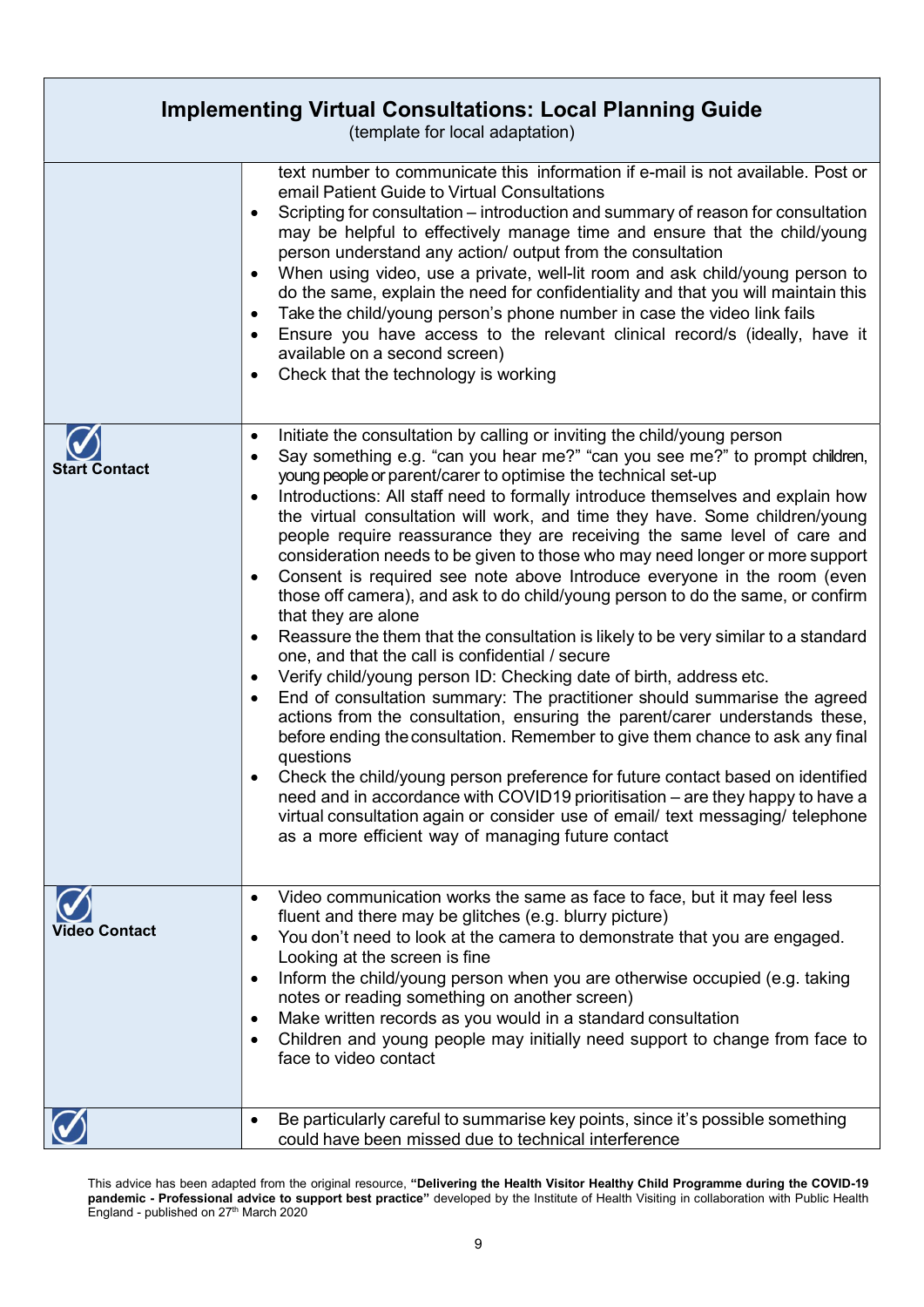| <b>Implementing Virtual Consultations: Local Planning Guide</b><br>(template for local adaptation) |                                                                                                                                                                                                                                                                                                                                                                                                                                                                                                                                                                                                                                                                                                                                                                                                                                                                                                 |
|----------------------------------------------------------------------------------------------------|-------------------------------------------------------------------------------------------------------------------------------------------------------------------------------------------------------------------------------------------------------------------------------------------------------------------------------------------------------------------------------------------------------------------------------------------------------------------------------------------------------------------------------------------------------------------------------------------------------------------------------------------------------------------------------------------------------------------------------------------------------------------------------------------------------------------------------------------------------------------------------------------------|
| <b>Closing the Contact</b>                                                                         | Ask the child/young person if they need anything clarified<br>$\bullet$<br>Confirm (and record) if the parent/carer is happy to use video again<br>٠<br>To end, tell the child/young person you're going to close the call now, and<br>٠<br>Say goodbye (before actually closing the connection)<br>٠                                                                                                                                                                                                                                                                                                                                                                                                                                                                                                                                                                                           |
| <b>After the Contact</b>                                                                           | Ensure all clinical records are updated as per local policies<br>٠<br>Ensure any referrals, follow up consultations or other planned activities are<br>actioned before the next parent/carer call<br>Following the contact, anyone who needs to be seen should then have access<br>$\bullet$<br>to a face to face consultation if there is a compelling reason that this is<br>essential (following risk stratification check set out above)                                                                                                                                                                                                                                                                                                                                                                                                                                                    |
| Decide if a virtual<br>contact is right for you                                                    | Please be reassured that if your school nursing team have arranged a video or<br>٠<br>telephone contact it is because they feel they will be able to support you without<br>bringing you into a family centre, community clinic or visiting you at home<br>Video contacts provide more visual information and can be more reassuring. If<br>$\bullet$<br>this is not possible a telephone call may be arranged<br>The school nursing teams are following the latest Government advice on social<br>٠<br>distancing, and self-isolation where this is needed, and are therefore avoiding<br>face-to-face contacts for most school nursing contacts, unless there is a<br>compelling reason to see you in person. If this is the case, they will provide<br>you with a clear explanation and will ensure that they comply with the latest<br>Government guidance on Personal Protective Equipment |
| Get set up technically                                                                             | When you have your consultation, check that the school nurse has your<br>٠<br>correct email and contact numbers<br>Ensure you have a good internet connection<br>$\bullet$<br>Try and find a quiet place where you won't be disturbed, although we<br>٠<br>appreciate this is hard with family around the home<br>Have a computer, tablet or smartphone with a built-in camera and microphone<br>$\bullet$<br>available<br>Test your audio and video connection and adjust the settings so you can see<br>$\bullet$<br>and hear well (or get someone to do this for you)                                                                                                                                                                                                                                                                                                                        |
| <b>Booking and</b><br><b>Connection</b>                                                            | Before your consultation time, complete any questionnaires/ prompt questions<br>٠<br>that may have been sent to you in advance (you will be told what these are) $-$<br>these will help you to think through the type of things that you may want to<br>discuss to help you get the most out of the consultation<br>Click the connection<br>$\bullet$<br>Wait by your phone or other technology at the appropriate time slot<br>Say hello or wave when you see the school nurse (or a member of the school<br>٠<br>nursing team) You may both have to adjust the settings to get the sound and<br>picture working well<br>Let the school nurse know who else is with you at home.<br>$\bullet$<br>Make sure the school nurse/ team member knows your phone number, so they<br>can call you back if the connection fails                                                                         |